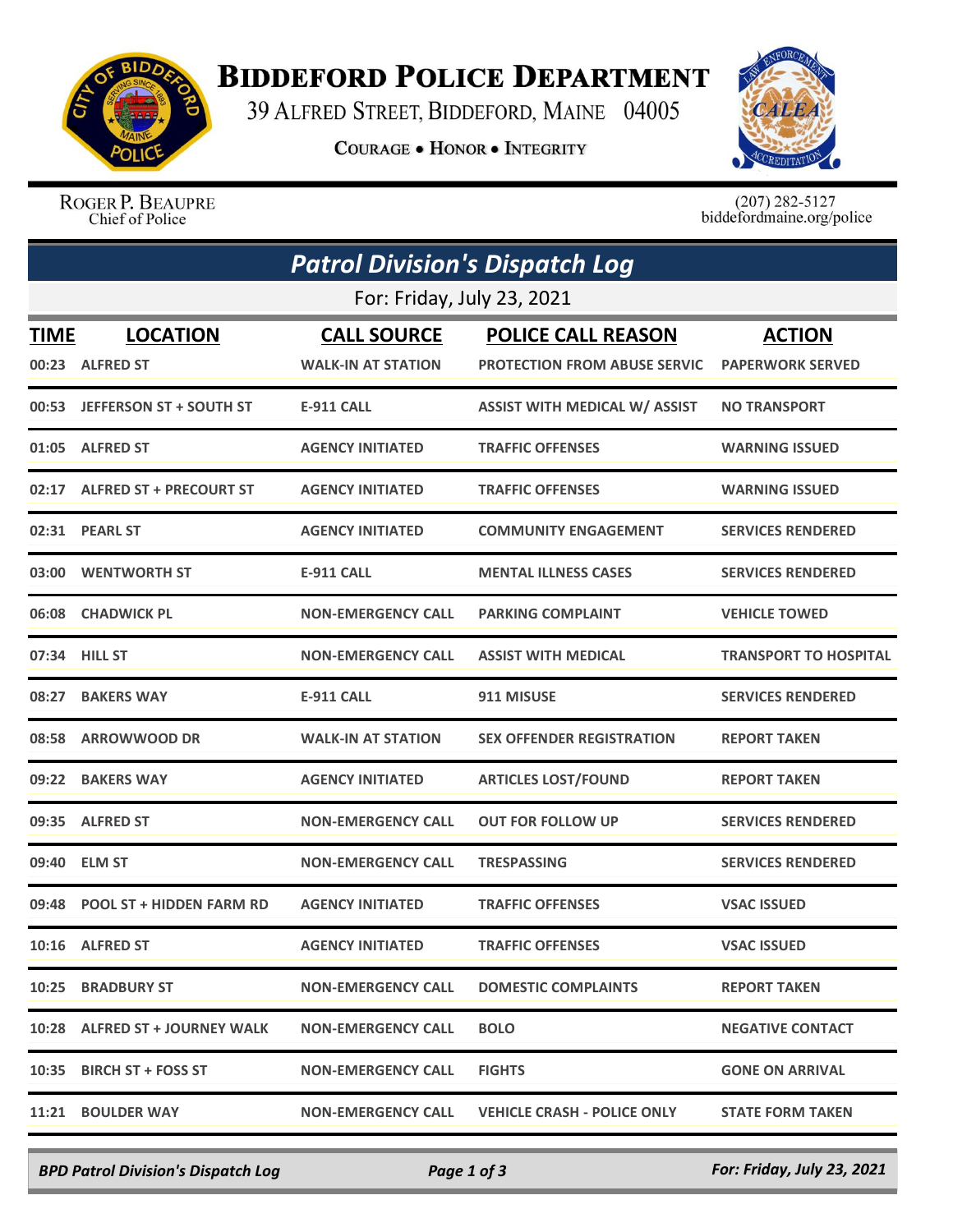| <b>TIME</b> | <b>LOCATION</b>          | <b>CALL SOURCE</b>        | <b>POLICE CALL REASON</b>          | <b>ACTION</b>               |
|-------------|--------------------------|---------------------------|------------------------------------|-----------------------------|
|             | 11:51 SULLIVAN ST        | <b>NON-EMERGENCY CALL</b> | <b>SUSPICION</b>                   | <b>SERVICES RENDERED</b>    |
|             | 12:05 ALFRED ST          | <b>OTHER</b>              | <b>CAR SEAT DETAIL</b>             | <b>SERVICES RENDERED</b>    |
|             | 12:07 SOUTH ST           | <b>E-911 CALL</b>         | <b>ASSAULT</b>                     | <b>SERVICES RENDERED</b>    |
|             | 13:47 WASHINGTON ST      | <b>E-911 CALL</b>         | <b>SUSPICION</b>                   | <b>SERVICES RENDERED</b>    |
|             | 14:06 PROSPECT ST        | <b>AGENCY INITIATED</b>   | <b>ALL OTHER</b>                   | <b>SERVICES RENDERED</b>    |
|             | 14:25 ALFRED ST          | <b>AGENCY INITIATED</b>   | <b>OUT FOR FOLLOW UP</b>           | <b>SERVICES RENDERED</b>    |
|             | 14:27 SOUTH ST           | <b>NON-EMERGENCY CALL</b> | <b>BURGLARY</b>                    | <b>REPORT TAKEN</b>         |
|             | 15:18 BARRA RD           | <b>NON-EMERGENCY CALL</b> | <b>ANIMAL COMPLAINT</b>            | <b>NEGATIVE CONTACT</b>     |
| 15:27       | <b>PIERSONS LN</b>       | <b>RADIO</b>              | <b>ARTICLES LOST/FOUND</b>         | <b>REPORT TAKEN</b>         |
|             | 15:30 MARINER WAY        | <b>WALK-IN AT STATION</b> | <b>VEHICLE CRASH - POLICE ONLY</b> | <b>SERVICES RENDERED</b>    |
|             | <b>16:20 BOULDER WAY</b> | <b>NON-EMERGENCY CALL</b> | <b>SUSPICION</b>                   | <b>SERVICES RENDERED</b>    |
|             | 16:39 PIKE ST            | <b>NON-EMERGENCY CALL</b> | <b>SUSPICION</b>                   | <b>SERVICES RENDERED</b>    |
|             | <b>16:41 BRADBURY ST</b> | <b>WALK-IN AT STATION</b> | <b>PAPERWORK</b>                   | <b>SERVICES RENDERED</b>    |
|             | 16:53 ALFRED ST          | <b>WALK-IN AT STATION</b> | <b>ARTICLES LOST/FOUND</b>         | <b>SERVICES RENDERED</b>    |
|             | 16:57 WESTERN AVE        | <b>E-911 CALL</b>         | 911 MISUSE                         | <b>SERVICES RENDERED</b>    |
|             | 17:02 ALFRED ST          | <b>E-911 CALL</b>         | <b>DISABLED VEHICLE</b>            | <b>SERVICES RENDERED</b>    |
|             | 17:07 BOULDER WAY        | <b>NON-EMERGENCY CALL</b> | <b>OUT FOR FOLLOW UP</b>           | <b>SERVICES RENDERED</b>    |
|             | 17:17 BOULDER WAY        | E-911 CALL                | <b>CHECK WELFARE</b>               | <b>SERVICES RENDERED</b>    |
|             | 17:21 SULLIVAN ST        | <b>RADIO</b>              | <b>THEFT</b>                       | <b>REPORT TAKEN</b>         |
|             | <b>17:34 PIKE ST</b>     | <b>NON-EMERGENCY CALL</b> | <b>THEFT</b>                       | <b>REPORT TAKEN</b>         |
|             | 17:40 WEST ST            | E-911 CALL                | 911 MISUSE                         | <b>SERVICES RENDERED</b>    |
|             | 18:04 POOL ST            | <b>WALK-IN AT STATION</b> | <b>DRUG</b>                        | <b>SERVICES RENDERED</b>    |
|             | 18:23 HORRIGAN CT        | E-911 CALL                | <b>CIVIL COMPLAINT</b>             | <b>SERVICES RENDERED</b>    |
|             | 18:26 WINDSOR LN         | <b>NON-EMERGENCY CALL</b> | <b>PARKING COMPLAINT</b>           | <b>NO VIOLATION</b>         |
|             | 18:49 HAZEL ST           | E-911 CALL                | 911 MISUSE                         | <b>SERVICES RENDERED</b>    |
|             | <b>18:58 BRADBURY ST</b> | <b>AGENCY INITIATED</b>   | <b>PAPERWORK</b>                   | <b>PAPERWORK NOT SERVED</b> |
|             |                          |                           |                                    |                             |

*BPD Patrol Division's Dispatch Log Page 2 of 3 For: Friday, July 23, 2021*